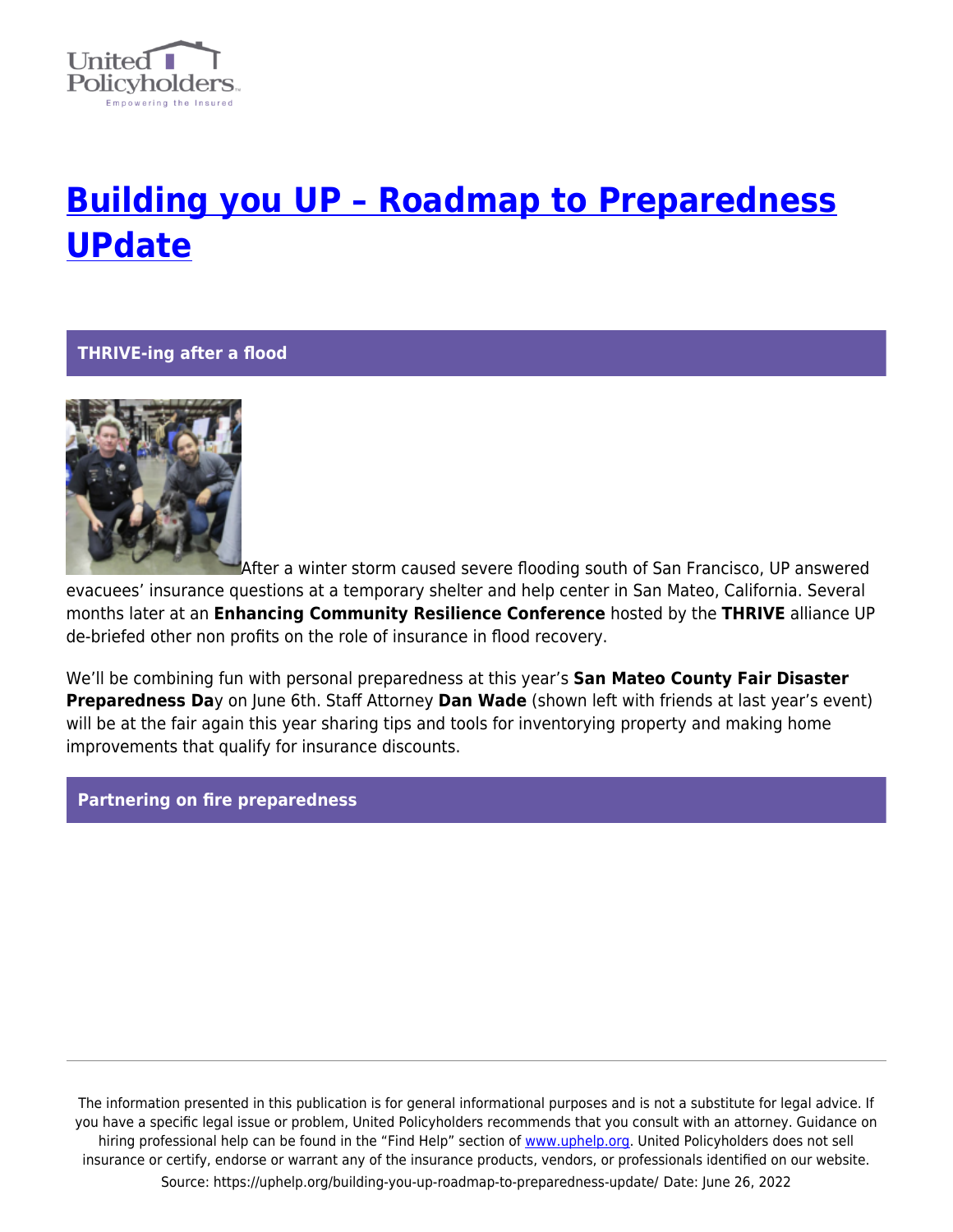



The **American Red Cros**s is including **United Policyholders**' tips in their National Home Fire Preparedness Campaign. Our materials were distributed in the Pikes Peak region (Colorado Springs, CO) and in San Francisco, during a recent campaign to install free smoke detectors in homes. They include our ["What's UP with Renters Insurance?](https://uphelp.org/wp-content/uploads/2015/04/Whats-UP-with-Renters-Insurance.pdf)" guide in English and Spanish and our [UPHelp Home Inventory App.](https://uphelp.org/preparedness/the-uphelp-home-inventory-app/)

Pictured is UP staff member Kerri Olivier with Dana Goldsmith at the American Red Cross Ready Academy for Businesses in Colorado.

"After an apartment fire, we can help the families with renters insurance quickly find a new apartment to live in, but the people with no insurance have limited options. If they don't have family in the area, we can only help them for a few days until they are placed in a homeless shelter." **Isabel Flores**, Disaster Program Manager, American Red Cross – Bay Area Chapter 10/2014

### **Its getting hot in here…**



UP is working on a strategic campaign on climate change preparedness through insurance-related tools and guidance for renters and homeowners across the socio-economic spectrum.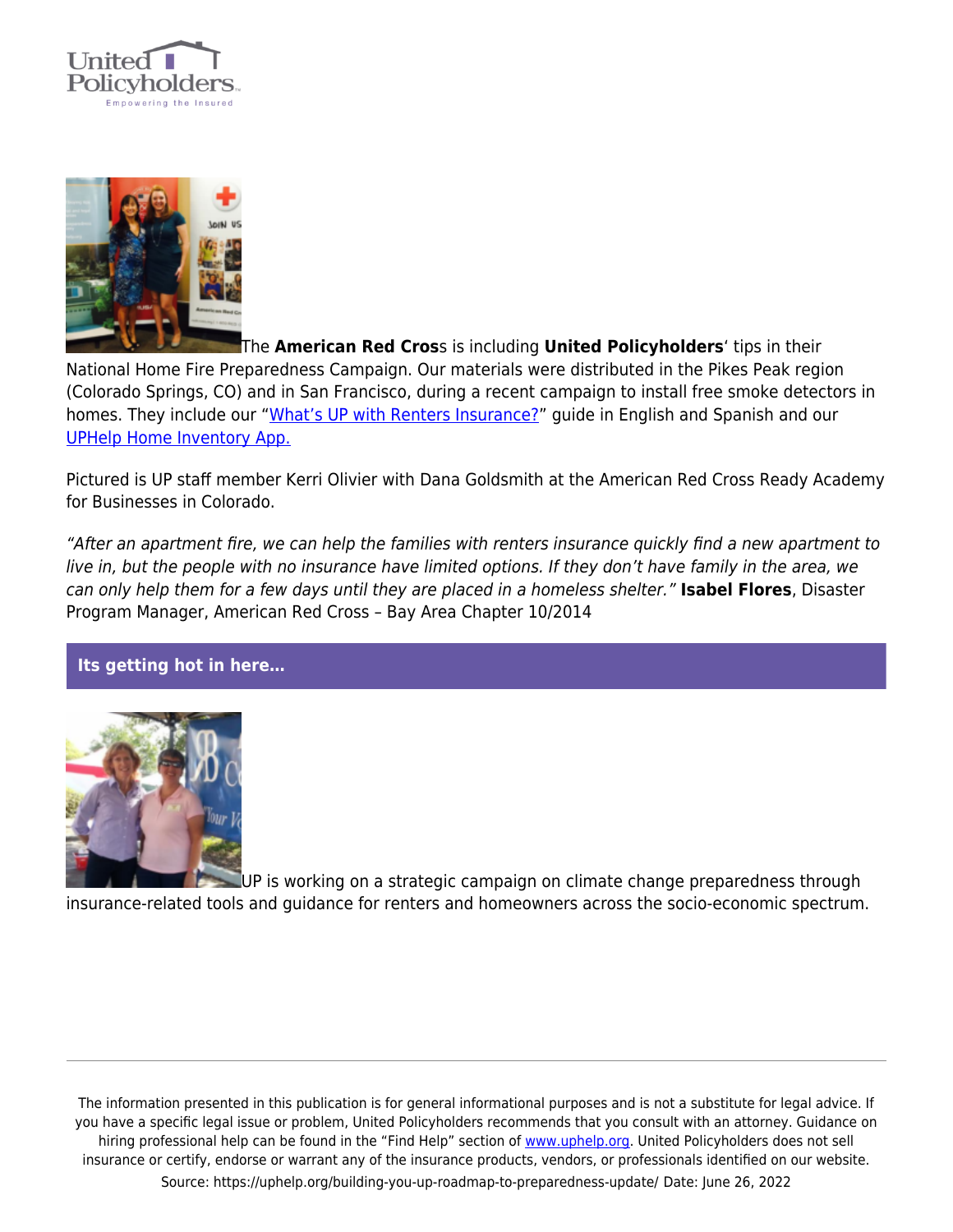

UP will aim to capture the attention of vulnerable residents and increase resiliency, regardless of their views on climate change. Our messaging will focus on home improvements that qualify for insurance discounts and shopping guidance.

Pictured is UP's **Kaye Coates** with our partner Rancho Bernardo Community Council's **Robin Kauffman** at a preparedness fair in San Diego in fall 2014.

## **Spring Check UP.**



Earlier this year, Oakland Hills homeowners invited our **Emily Cabral** to join a

panel of insurance professionals and previous HOA presidents who helped rebuild the association after the catastrophic 1991 Oakland Berkeley Firestorm. The panel discussed the association's current insurance situation.

The main lessons to be learned from this pro-active community are to **ask questions, check-in with your insurance agent often and let your insurance goals be known (in writing).**

### **Sharing Lessons Learned in Tucson.**